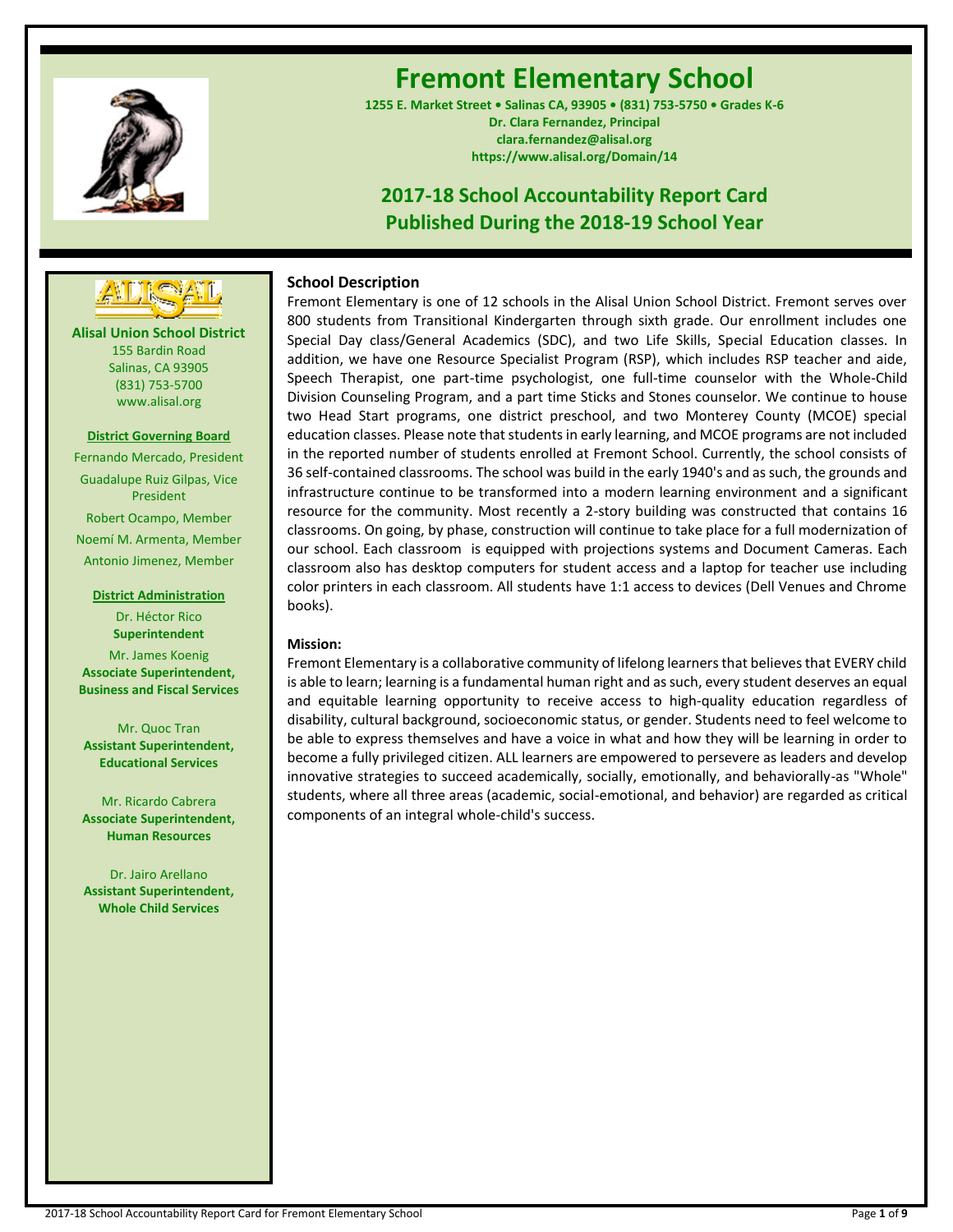## **About the SARC**

By February 1 of each year, every school in California is required by state law to publish a School Accountability Report Card (SARC). The SARC contains information about the condition and performance of each California public school. Under the Local Control Funding Formula (LCFF) all local educational agencies (LEAs) are required to prepare a Local Control and Accountability Plan (LCAP), which describes how they intend to meet annual school-specific goals for all pupils, with specific activities to address state and local priorities. Additionally, data reported in an LCAP is to be consistent with data reported in the SARC.

- For more information about SARC requirements, see the California Department of Education (CDE) SARC web page at [https://www.cde.ca.gov/ta/ac/sa/.](https://www.cde.ca.gov/ta/ac/sa/)
- For more information about the LCFF or LCAP, see the CDE LCFF web page at [https://www.cde.ca.gov/fg/aa/lc/.](https://www.cde.ca.gov/fg/aa/lc/)
- For additional information about the school, parents/guardians and community members should contact the school principal or the district office.

| 2017-18 Student Enrollment by Grade Level |                           |  |  |
|-------------------------------------------|---------------------------|--|--|
| <b>Grade Level</b>                        | <b>Number of Students</b> |  |  |
| Kindergarten                              | 133                       |  |  |
| Grade 1                                   | 124                       |  |  |
| Grade 2                                   | 122                       |  |  |
| <b>Grade 3</b>                            | 116                       |  |  |
| Grade 4                                   | 131                       |  |  |
| Grade 5                                   | 122                       |  |  |
| Grade 6                                   | 139                       |  |  |
| <b>Total Enrollment</b>                   | 887                       |  |  |

| 2017-18 Student Enrollment by Group        |                                    |  |  |  |
|--------------------------------------------|------------------------------------|--|--|--|
| Group                                      | <b>Percent of Total Enrollment</b> |  |  |  |
| <b>Black or African American</b>           | 0.0                                |  |  |  |
| American Indian or Alaska Native           | 0.0                                |  |  |  |
| Asian                                      | 0.0                                |  |  |  |
| Filipino                                   | 0.0                                |  |  |  |
| <b>Hispanic or Latino</b>                  | 80.0                               |  |  |  |
| <b>Native Hawaiian or Pacific Islander</b> | 0.0                                |  |  |  |
| White                                      | 0.1                                |  |  |  |
| <b>Socioeconomically Disadvantaged</b>     | 89.5                               |  |  |  |
| <b>English Learners</b>                    | 83.4                               |  |  |  |
| <b>Students with Disabilities</b>          | 8.2                                |  |  |  |
| <b>Foster Youth</b>                        | 0.0                                |  |  |  |

## **A. Conditions of Learning**

#### **State Priority: Basic**

The SARC provides the following information relevant to the State priority: Basic (Priority 1):

- Degree to which teachers are appropriately assigned and fully credentialed in the subject area and for the pupils they are teaching;
- Pupils have access to standards-aligned instructional materials; and
- School facilities are maintained in good repair

| <b>Teacher Credentials</b>                  |           |           |       |  |  |
|---------------------------------------------|-----------|-----------|-------|--|--|
| <b>Fremont Elementary School</b>            | $16 - 17$ | $17 - 18$ | 18-19 |  |  |
| <b>With Full Credential</b>                 | 32        | 27        | 27    |  |  |
| <b>Without Full Credential</b>              | 6         | 12        | 8     |  |  |
| Teaching Outside Subject Area of Competence | 0         | O         |       |  |  |
| <b>Alisal Union School District</b>         | $16 - 17$ | $17 - 18$ | 18-19 |  |  |
| With Full Credential                        |           |           | 5     |  |  |
| Without Full Credential                     |           |           |       |  |  |
| Teaching Outside Subject Area of Competence |           |           |       |  |  |

| Teacher Misassignments and Vacant Teacher Positions at this School  |  |  |  |  |  |  |  |
|---------------------------------------------------------------------|--|--|--|--|--|--|--|
| <b>Fremont Elementary School</b><br>18-19<br>$17 - 18$<br>$16 - 17$ |  |  |  |  |  |  |  |
| <b>Teachers of English Learners</b>                                 |  |  |  |  |  |  |  |
| Total Teacher Misassignments                                        |  |  |  |  |  |  |  |
| <b>Vacant Teacher Positions</b>                                     |  |  |  |  |  |  |  |

Note: "Misassignments" refers to the number of positions filled by teachers who lack legal authorization to teach that grade level, subject area, student group, etc.

\*Total Teacher Misassignments includes the number of Misassignments of Teachers of English Learners.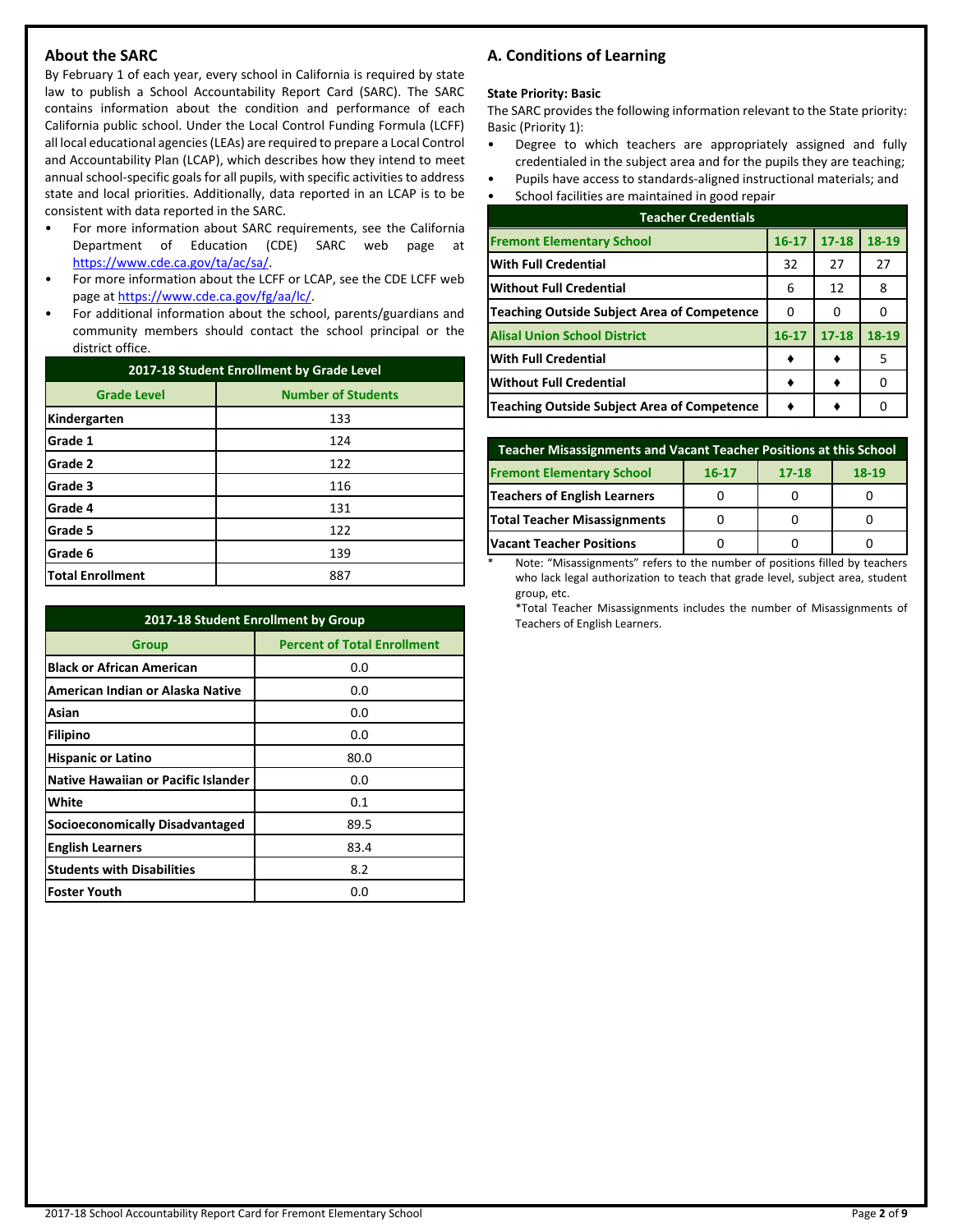## **Quality, Currency, Availability of Textbooks and Instructional Materials (School Year 2018-19)**

In order to meet requirements for common core state standards (CCSS), materials were updated as part of the 2018 adoption.

K-6 Wonders is used to teach all Language Arts standards. In K-6, teachers use Eureka Math.

| <b>Textbooks and Instructional Materials</b><br>Year and month in which data were collected: 2018 |                                                                                                          |             |  |  |  |  |
|---------------------------------------------------------------------------------------------------|----------------------------------------------------------------------------------------------------------|-------------|--|--|--|--|
| <b>Core Curriculum Area</b>                                                                       | <b>Textbooks and Instructional Materials/Year of Adoption</b>                                            |             |  |  |  |  |
| <b>Reading/Language Arts</b>                                                                      | McMillan / McGraw-Hill, Wonders- K-3, Adopted 2017<br>McMillan / McGraw-Hill, Wonders- 4-6, Adopted 2018 |             |  |  |  |  |
|                                                                                                   | The textbooks listed are from most recent adoption:                                                      | Yes         |  |  |  |  |
|                                                                                                   | Percent of students lacking their own assigned textbook: 0                                               |             |  |  |  |  |
| <b>Mathematics</b>                                                                                | Eureka Math, Adopted 2018                                                                                |             |  |  |  |  |
|                                                                                                   | The textbooks listed are from most recent adoption:                                                      | Yes         |  |  |  |  |
|                                                                                                   | Percent of students lacking their own assigned textbook:                                                 | 0           |  |  |  |  |
| <b>Science</b>                                                                                    | Delta Foss- (Kinder-5th grades) - Adopted 2007<br>McGraw-Hill- (6th grade) - Adopted 2006                |             |  |  |  |  |
|                                                                                                   | The textbooks listed are from most recent adoption:                                                      | Yes         |  |  |  |  |
|                                                                                                   | Percent of students lacking their own assigned textbook:                                                 | $\mathbf 0$ |  |  |  |  |
| <b>History-Social Science</b>                                                                     | McGraw-Hill, Vistas-Adopted 2006                                                                         |             |  |  |  |  |
|                                                                                                   | The textbooks listed are from most recent adoption:                                                      | Yes         |  |  |  |  |
|                                                                                                   | Percent of students lacking their own assigned textbook:                                                 | 0           |  |  |  |  |

Note: Cells with N/A values do not require data.

## **School Facility Conditions and Planned Improvements (Most Recent Year)**

Classroom space at our school is adequate to support our school's current enrollment. The District maintains a planned program, which ensures routine maintenance functions are performed on a scheduled basis. Custodial staff performs basic cleaning operations daily. A locked fence surrounds our campus, and ensures the safety of our students at all times. Visitors to our campus must check in at the front office and wear a visitor badge for easy identification of strangers on campus. Fremont maintains sufficient space for effective classroom instruction for students and teachers as well as safe, play structures for all students to enjoy. Our site falls under the William's Settlement. Each year our school site is monitored to ensure all facilities are in safe and working order.

| <b>School Facility Good Repair Status (Most Recent Year)</b><br>Year and month in which data were collected: August, 2018 |                      |                                                            |  |  |  |
|---------------------------------------------------------------------------------------------------------------------------|----------------------|------------------------------------------------------------|--|--|--|
| <b>System Inspected</b>                                                                                                   | <b>Repair Status</b> | <b>Repair Needed and</b><br><b>Action Taken or Planned</b> |  |  |  |
| Systems:<br>Gas Leaks, Mechanical/HVAC, Sewer                                                                             | Good                 |                                                            |  |  |  |
| linterior:<br><b>Interior Surfaces</b>                                                                                    | Good                 |                                                            |  |  |  |
| <b>Cleanliness:</b><br>Overall Cleanliness, Pest/Vermin Infestation                                                       | Good                 |                                                            |  |  |  |
| Electrical:<br>Electrical                                                                                                 | Good                 |                                                            |  |  |  |
| <b>Restrooms/Fountains:</b><br>Restrooms, Sinks/ Fountains                                                                | Good                 |                                                            |  |  |  |
| Safety:<br>Fire Safety, Hazardous Materials                                                                               | Good                 |                                                            |  |  |  |
| Structural:<br>Structural Damage, Roofs                                                                                   | Good                 |                                                            |  |  |  |
| External:<br>Playground/School Grounds, Windows/Doors/Gates/Fences                                                        | Good                 |                                                            |  |  |  |
| <b>Overall Rating</b>                                                                                                     |                      |                                                            |  |  |  |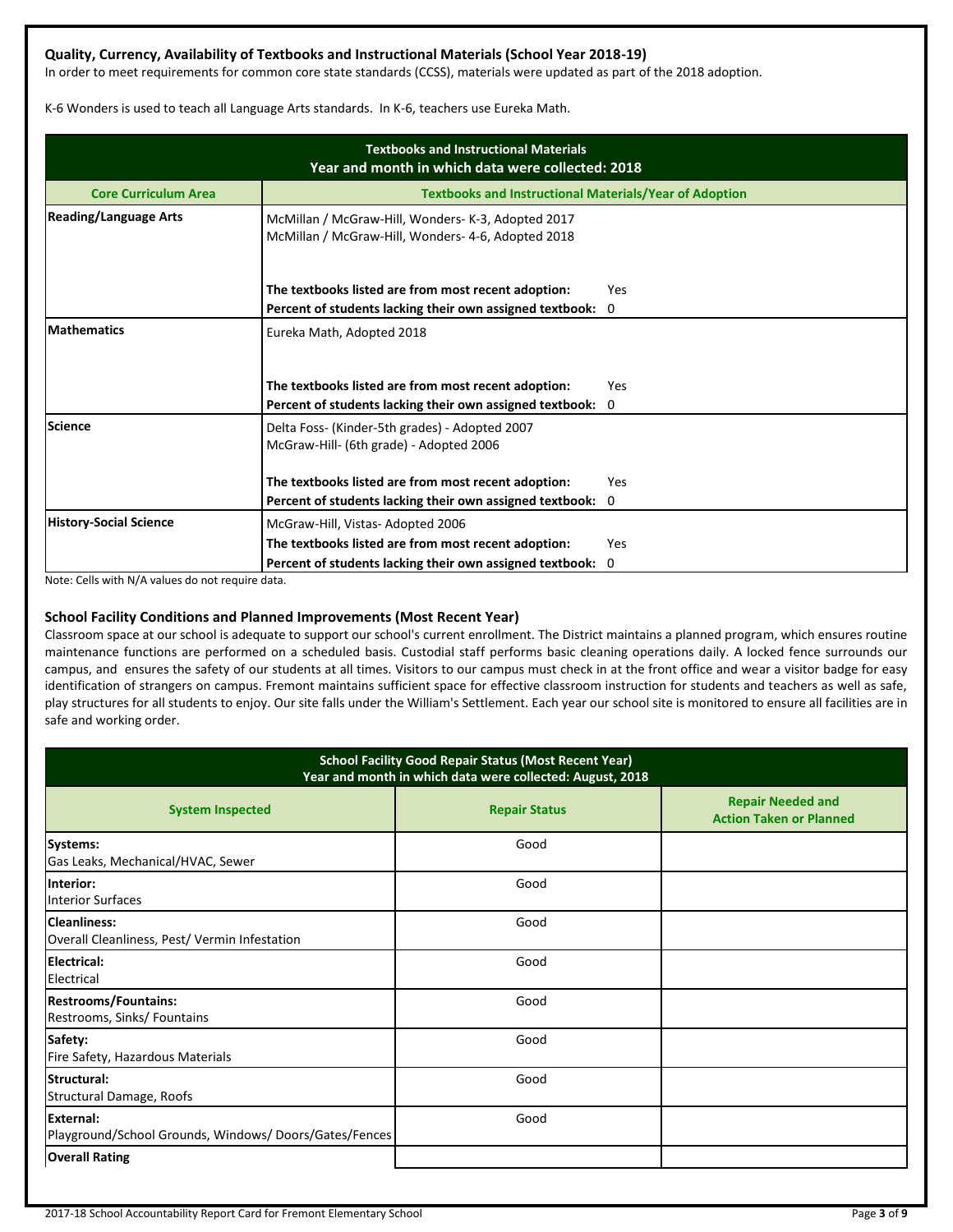| <b>School Facility Good Repair Status (Most Recent Year)</b><br>Year and month in which data were collected: August, 2018 |                                                            |  |  |  |  |
|---------------------------------------------------------------------------------------------------------------------------|------------------------------------------------------------|--|--|--|--|
| <b>System Inspected</b>                                                                                                   | <b>Repair Needed and</b><br><b>Action Taken or Planned</b> |  |  |  |  |
|                                                                                                                           | Exemplary                                                  |  |  |  |  |

#### **B. Pupil Outcomes**

#### **State Priority: Pupil Achievement**

The SARC provides the following information relevant to the State priority: Pupil Achievement (Priority 4):

- **Statewide assessments** (i.e., California Assessment of Student Performance and Progress [CAASPP] System, which includes the Smarter Balanced Summative Assessments for students in the general education population and the California Alternate Assessments [CAAs] for English language arts/literacy [ELA] and mathematics given in grades three through eight and grade eleven. Only eligible students may participate in the administration of the CAAs. CAAs items are aligned with alternate achievement standards, which are linked with the Common Core State Standards [CCSS] for students with the most significant cognitive disabilities); and
- The percentage of students who have successfully completed courses that satisfy the requirements for entrance to the University of California and the California State University, or career technical education sequences or programs of study

| 2017-18 CAASPP Results for All Students |                                                                                                |           |           |                 |           |              |
|-----------------------------------------|------------------------------------------------------------------------------------------------|-----------|-----------|-----------------|-----------|--------------|
|                                         | <b>Percent of Students Meeting or Exceeding the State Standards</b><br>$2$ (grades 3-8 and 11) |           |           |                 |           |              |
| <b>Subject</b>                          | <b>School</b>                                                                                  |           |           | <b>District</b> |           | <b>State</b> |
|                                         | $16 - 17$                                                                                      | $17 - 18$ | $16 - 17$ | $17 - 18$       | $16 - 17$ | $17 - 18$    |
| <b>ELA</b>                              | 22.0                                                                                           | 22.0      | 28.0      | 32.0            | 48.0      | 50.0         |
| Math                                    | 15.0                                                                                           | 13.0      | 21.0      | 23.0            | 37.0      | 38.0         |

Note: Percentages are not calculated when the number of students tested is ten or less, either because the number of students in this category is too small for statistical accuracy or to protect student privacy.

Note: ELA and mathematics test results include the Smarter Balanced Summative Assessment and the CAA. The "Percent Met or Exceeded" is calculated by taking the total number of students who met or exceeded the standard on the Smarter Balanced Summative Assessment plus the total number of students who met the standard (i.e., achieved Level 3–Alternate) on the CAAs divided by the total number of students who participated in both assessments.

| <b>CAASPP Test Results in Science for All Students</b> |                                                                                                            |           |                 |           |              |           |
|--------------------------------------------------------|------------------------------------------------------------------------------------------------------------|-----------|-----------------|-----------|--------------|-----------|
|                                                        | <b>Percent of Students Scoring at Proficient or Advanced</b><br>(meeting or exceeding the state standards) |           |                 |           |              |           |
| <b>Subject</b>                                         | <b>School</b>                                                                                              |           | <b>District</b> |           | <b>State</b> |           |
|                                                        | $16 - 17$                                                                                                  | $17 - 18$ | $16 - 17$       | $17 - 18$ | $16 - 17$    | $17 - 18$ |
| <b>Science</b>                                         | N/A                                                                                                        | N/A       | N/A             | N/A       | N/A          | N/A       |

Note: Cells with N/A values do not require data.

Note: The 2016–17 and 2017–18 data are not available. The CDE is developing a new science assessment based on the Next Generation Science Standards for California Public Schools (CA NGSS). The CAST was pilot-tested in spring 2017 and field-tested in spring 2018. The CAST will be administered operationally during the 2018–19 school year. The CAA for Science was pilot-tested for two years (i.e., 2016–17 and 2017–18) and the CAA for Science will be field-tested in 2018–19.

Note: Science test results include the CAST and the CAA for Science. The "Percent Met or Exceeded" is calculated by taking the total number of students who met or exceeded the standard on the CAST plus the total number of students who met the standard (i.e., achieved Level 3–Alternate) on the CAA for Science divided by the total number of students who participated on both assessments.

#### **State Priority: Other Pupil Outcomes**

The SARC provides the following information relevant to the State priority: Other Pupil Outcomes (Priority 8):

• Pupil outcomes in the subject area of physical education

| Grade | 2017-18 Percent of Students Meeting Fitness Standards |          |        |  |  |
|-------|-------------------------------------------------------|----------|--------|--|--|
| Level | 4 of 6                                                | $5$ of 6 | 6 of 6 |  |  |
|       | 16.9                                                  | 10 2     | 5.9    |  |  |

Percentages are not calculated when the number of students tested is ten or less, either because the number of students in this category is too small for statistical accuracy or to protect student privacy.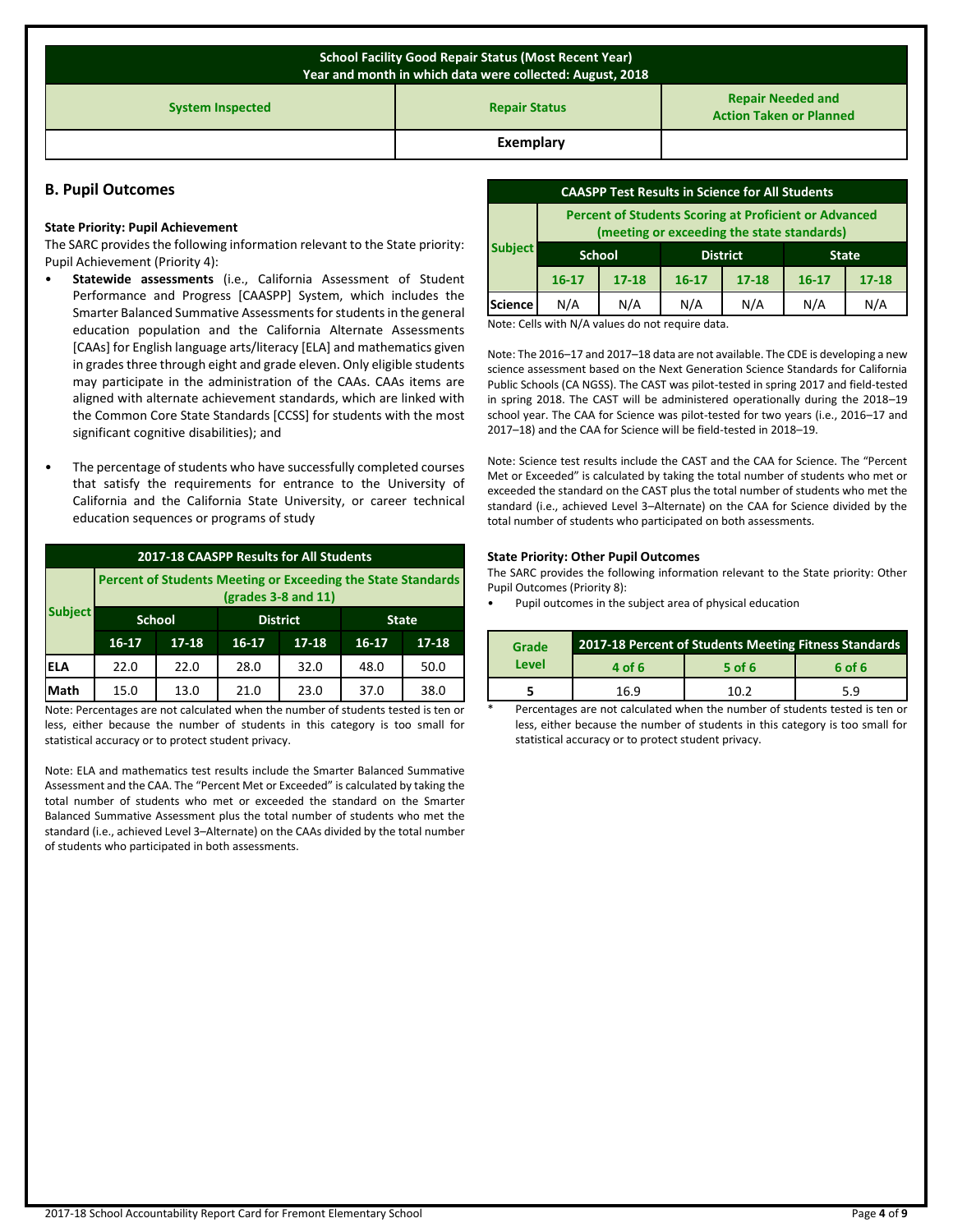| School Year 2017-18 CAASPP Assessment Results - English Language Arts (ELA)<br>Disaggregated by Student Groups, Grades Three through Eight and Eleven |                                   |                                       |                                 |                                          |  |
|-------------------------------------------------------------------------------------------------------------------------------------------------------|-----------------------------------|---------------------------------------|---------------------------------|------------------------------------------|--|
| <b>Student Group</b>                                                                                                                                  | <b>Total</b><br><b>Enrollment</b> | <b>Number</b><br><b>Tested</b>        | <b>Percent</b><br><b>Tested</b> | <b>Percent</b><br><b>Met or Exceeded</b> |  |
| <b>All Students</b>                                                                                                                                   | 487                               | 484                                   | 99.38                           | 22.11                                    |  |
| Male                                                                                                                                                  | 244                               | 243                                   | 99.59                           | 16.46                                    |  |
| Female                                                                                                                                                | 243                               | 241                                   | 99.18                           | 27.80                                    |  |
| American Indian or Alaska Native                                                                                                                      | --                                | $\hspace{0.05cm}$ – $\hspace{0.05cm}$ | --                              |                                          |  |
| <b>Hispanic or Latino</b>                                                                                                                             | 438                               | 436                                   | 99.54                           | 23.39                                    |  |
| White                                                                                                                                                 | $-$                               | $\overline{a}$                        | --                              |                                          |  |
| Two or More Races                                                                                                                                     | $-$                               | $\qquad \qquad -$                     | --                              | $- -$                                    |  |
| <b>Socioeconomically Disadvantaged</b>                                                                                                                | 464                               | 461                                   | 99.35                           | 22.34                                    |  |
| <b>English Learners</b>                                                                                                                               | 460                               | 458                                   | 99.57                           | 22.05                                    |  |
| <b>Students with Disabilities</b>                                                                                                                     | 51                                | 50                                    | 98.04                           | 6.00                                     |  |
| <b>Students Receiving Migrant Education Services</b>                                                                                                  | 20                                | 20                                    | 100.00                          | 20.00                                    |  |

Note: ELA test results include the Smarter Balanced Summative Assessment and the CAA. The "Percent Met or Exceeded" is calculated by taking the total number of students who met or exceeded the standard on the Smarter Balanced Summative Assessment plus the total number of students who met the standard (i.e., achieved Level 3–Alternate) on the CAAs divided by the total number of students who participated in both assessments.

Note: Double dashes (--) appear in the table when the number of students is ten or less, either because the number of students in this category is too small for statistical accuracy or to protect student privacy.

Note: The number of students tested includes all students who participated in the test whether they received a score or not; however, the number of students tested is not the number that was used to calculate the achievement level percentages. The achievement level percentages are calculated using only students who received scores.

| School Year 2017-18 CAASPP Assessment Results - Mathematics<br>Disaggregated by Student Groups, Grades Three through Eight and Eleven                                      |       |       |       |       |  |  |
|----------------------------------------------------------------------------------------------------------------------------------------------------------------------------|-------|-------|-------|-------|--|--|
| <b>Number</b><br><b>Total</b><br><b>Percent</b><br><b>Percent</b><br><b>Student Group</b><br><b>Enrollment</b><br><b>Tested</b><br><b>Met or Exceeded</b><br><b>Tested</b> |       |       |       |       |  |  |
| <b>All Students</b>                                                                                                                                                        | 486   | 482   | 99.18 | 13.07 |  |  |
| Male                                                                                                                                                                       | 244   | 243   | 99.59 | 11.93 |  |  |
| Female                                                                                                                                                                     | 242   | 239   | 98.76 | 14.23 |  |  |
| American Indian or Alaska Native                                                                                                                                           | --    | $- -$ | --    | --    |  |  |
| <b>Hispanic or Latino</b>                                                                                                                                                  | 438   | 435   | 99.32 | 13.56 |  |  |
| White                                                                                                                                                                      | $- -$ | --    | --    | --    |  |  |
| <b>Two or More Races</b>                                                                                                                                                   | --    | --    | --    | --    |  |  |
| <b>Socioeconomically Disadvantaged</b>                                                                                                                                     | 463   | 459   | 99.14 | 13.51 |  |  |
| <b>English Learners</b>                                                                                                                                                    | 459   | 456   | 99.35 | 12.94 |  |  |
| <b>Students with Disabilities</b>                                                                                                                                          | 51    | 50    | 98.04 | 0     |  |  |
| <b>Students Receiving Migrant Education Services</b>                                                                                                                       | 20    | 19    | 95    | 5.26  |  |  |

Note: Mathematics test results include the Smarter Balanced Summative Assessment and the CAA. The "Percent Met or Exceeded" is calculated by taking the total number of students who met or exceeded the standard on the Smarter Balanced Summative Assessment plus the total number of students who met the standard (i.e., achieved Level 3–Alternate) on the CAAs divided by the total number of students who participated in both assessments.

Note: Double dashes (--) appear in the table when the number of students is ten or less, either because the number of students in this category is too small for statistical accuracy or to protect student privacy.

Note: The number of students tested includes all students who participated in the test whether they received a score or not; however, the number of students tested is not the number that was used to calculate the achievement level percentages. The achievement level percentages are calculated using only students who received scores.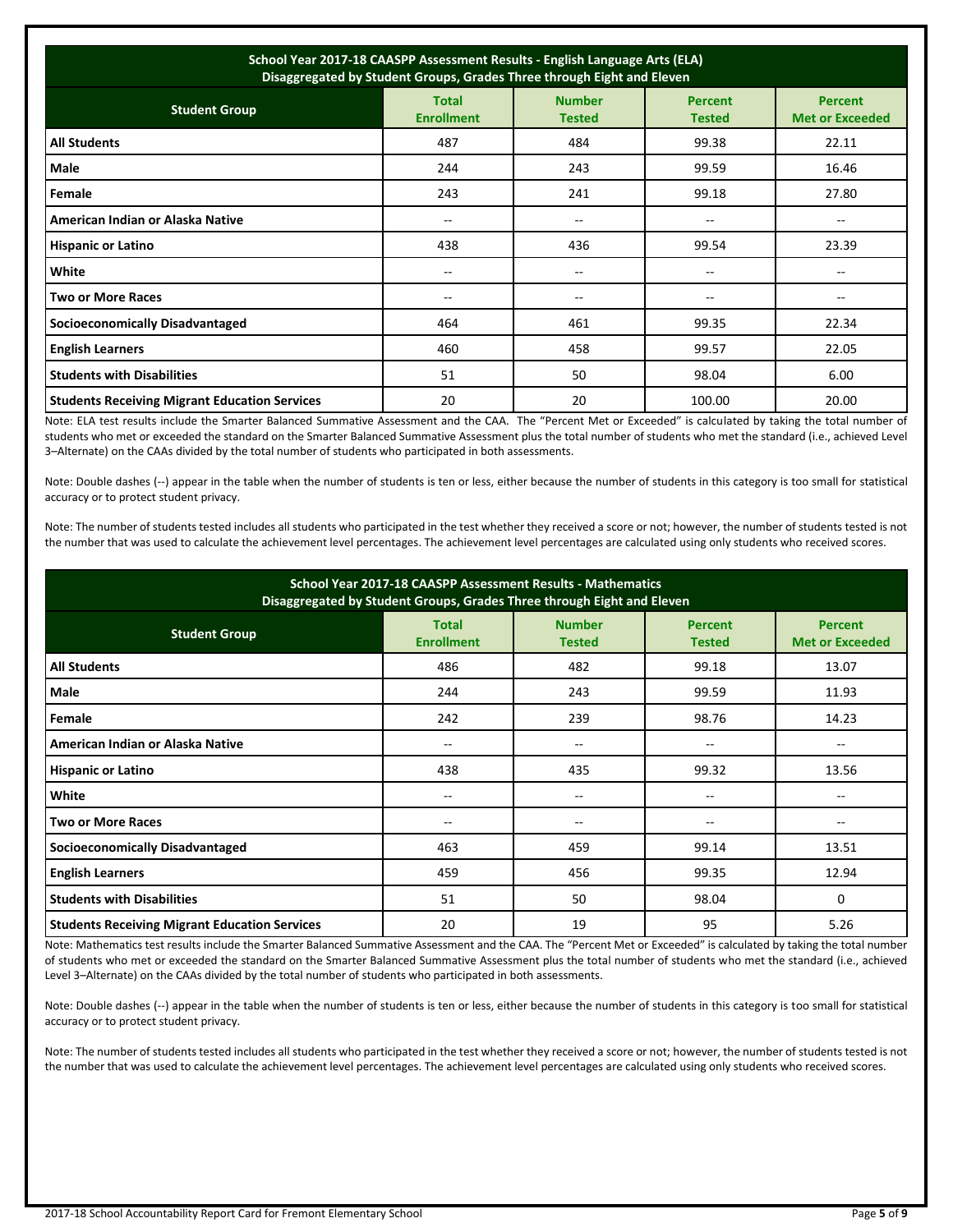## **C. Engagement**

## **State Priority: Parental Involvement**

The SARC provides the following information relevant to the State priority: Parental Involvement (Priority 3):

• Efforts the school district makes to seek parent input in making decisions for the school district and each school site

## **Opportunities for Parental Involvement (School Year 2018-19)**

Research shows a high correlation between parent involvement and effective schools. At Fremont Elementary, we recognize and value the importance of parent involvement. In creating and sustaining a thriving learning environment for all students, we encourage parents to visit and partner with our school. Fremont has an active Parent-Teacher Organization (PTO), which sponsors many projects for the benefit and welfare of our students. Parents are also encouraged to participate in school and district staff development activities, including active participation and membership of our School Site Council (SSC), District English Language Acquisition Committee (DELAC), and California Association for Bilingual Education (CABE) Conference. During Koffee Klatch / "Cafecito con la Directora," PTO,SSC, LCAP, Title 1 and reclassification parent informational meetings, parents are informed about assessment, curriculum, and instruction. We also provide parents with useful information and offer ways they can contribute as active school partners to ensure our students receive an excellent education exemplified by a strong home to school partnership.

We welcome all parents and encourage our parents and family members to visit or volunteer in the classrooms or at the site, in general. A true effort is made to maintain ongoing, and collaborative home to school communication in both English and Spanish. Parents at Fremont also continue participate in Parenting Partners for the 2018-2019 school year.

We value our volunteers and invite you to make a difference at Fremont! To volunteer, feel free to contact our office at (831) 753-5750. Parents can join our School Site Council (SSC), Parent & Teacher Organization (PTO), or District English Language Advisory Committee (DELAC). In addition to attending Back- to-School Night and Open House, parents can volunteer in classrooms, chaperone field trips, support school fund-raisers, and come to parentteacher conferences in both the Fall and Spring. We also have several fun events throughout the school year which include movie nights, and PBIS schoolwide events. We reach out to support and communicate with parents in all segments of our community. Our parents provide vital support to our students and staff!

## **State Priority: School Climate**

The SARC provides the following information relevant to the State priority: School Climate (Priority 6):

- Pupil suspension rates;
- Pupil expulsion rates; and
- Other local measures on the sense of safety.

## **School Safety Plan**

Student safety and well-being continue to be of the utmost importance at Fremont. We have emergency, earthquake, lock down, and monthly fire preparedness drills in place. Campus supervisors monitor school grounds before and after school, at recesses, and at lunchtime with the support of administrators at the site. In addition, two teachers are assigned to yard-duty supervision during before school, morning and mid-morning recess. Supervisors attend monthly meetings with administrators on campus safety to review the rules for safe, respectful, and responsible behavior resulting in an entire campus systemic supervision process. In class, students receive character education matched to our PBIS behavioral expectations: Be Respectful, Be Responsible, and Be Safe. Our PBIS is a school-wide positive behavior intervention and support program. Our Whole-Child division counselor provides in class training to our students and teachers on topics around bullying and prevention. Teachers regularly review the rules for safe and responsible behavior. We require that all visitors enter the school through the main office door, where they sign in and receive a visitor's badge. Most recently, our staff has begun training on ALICE (Alert, Lockdown, Inform, Counter, Evacuate) Training, which focuses on providing preparation and a plan for individuals and organizations on how to more proactively handle the threat of an aggressive intruder or active shooter event. A number of selected classrooms have or will have participated in an "Alice-Lock Down" drill, where barricading exercises take place. Likewise, Fremont counts with an Alice member committee.

We revise our School Safety Plan annually; it was last revised on February, 2018, and will be reviewed and approved by our School Site Council by February 22, 2019. School Site Council members are also informed of the mandated contents and procedures. School Site Council has the opportunity to provide input and feedback. The School Site Council approves plan by the end of February and then the plan is submitted to Monterey County Office of Education by March 1st. The plan includes procedures for emergencies, exit routes, and location of emergency shut-off stations. We make the plan available in the school office and share it with all staff during one of our staff meetings of the school year. The school site's safety plan is reviewed annually by staff and School Site Council. Staff is informed of the contents of the plan, where plan is located, and how plan can be used. School Site Council members are also informed of the mandated contents and procedures. School Site Council has the opportunity to provide input and feedback. The School Site Council approves plan by the end of February and then the plan is submitted to Monterey County Office of Education by March 1st.

Fremont has implemented Positive Behavior Interventions and Supports (PBIS), which is a proactive approach to establishing the behavioral supports and social culture needed for all students in the school to achieve social, emotional, academic success. In particular, Fremont has school-wide expectations for all students that are visible in most school areas (e.g., classrooms, cafeteria, library, computer lab, office, hallways, etc.). Other critical elements of PBIS include, but are not limited to: establishing a team/collaboration, faculty buy-in, establishing data-based decision-making system, modifying discipline referral process, forms, and definitions, establishing expectations and rules, developing lessons plans and teaching the expected behaviors, creating a reward system, refining consequences, monitoring, evaluating and modifying as needed.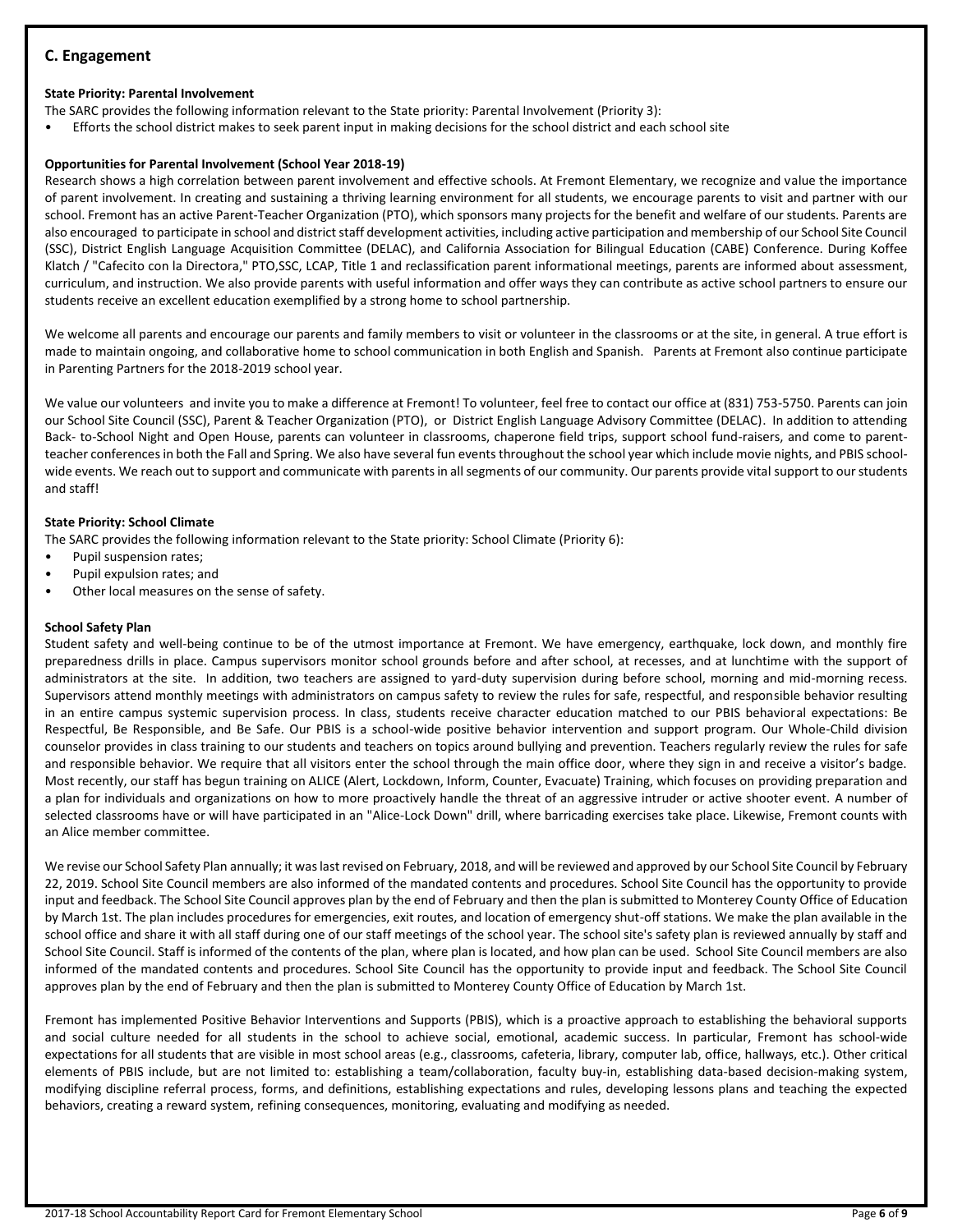| <b>Suspensions and Expulsions</b> |         |         |         |  |  |  |
|-----------------------------------|---------|---------|---------|--|--|--|
| <b>School</b>                     | 2015-16 | 2016-17 | 2017-18 |  |  |  |
| <b>Suspensions Rate</b>           | 0.0     | 0.0     | 0.9     |  |  |  |
| <b>Expulsions Rate</b>            | 0.0     | 0.0     | 0.0     |  |  |  |
| <b>District</b>                   | 2015-16 | 2016-17 | 2017-18 |  |  |  |
| <b>Suspensions Rate</b>           | 1.0     | 0.5     | 1.5     |  |  |  |
| <b>Expulsions Rate</b>            | 0.0     | 0.0     | 0.0     |  |  |  |
| <b>State</b>                      | 2015-16 | 2016-17 | 2017-18 |  |  |  |
| <b>Suspensions Rate</b>           | 3.7     | 3.7     | 3.5     |  |  |  |
| <b>Expulsions Rate</b>            | 0.1     | 0.1     | 0.1     |  |  |  |

## **D. Other SARC Information**

The information in this section is required to be in the SARC but is not included in the state priorities for LCFF.

| Academic Counselors and Other Support Staff at this School |    |  |  |  |
|------------------------------------------------------------|----|--|--|--|
| <b>Number of Full-Time Equivalent (FTE)</b>                |    |  |  |  |
| <b>Academic Counselor</b>                                  | n  |  |  |  |
| <b>Counselor (Social/Behavioral or Career Development)</b> |    |  |  |  |
| Library Media Teacher (Librarian)                          |    |  |  |  |
| Library Media Services Staff (Paraprofessional)            |    |  |  |  |
| Psychologist                                               | .5 |  |  |  |
| <b>Social Worker</b>                                       | O  |  |  |  |
| <b>Nurse</b>                                               | O  |  |  |  |
| Speech/Language/Hearing Specialist                         | .5 |  |  |  |
| <b>Resource Specialist (non-teaching)</b>                  |    |  |  |  |
| Other                                                      | 3  |  |  |  |
| <b>Average Number of Students per Staff Member</b>         |    |  |  |  |
| <b>Academic Counselor</b>                                  | O  |  |  |  |

One Full Time Equivalent (FTE) equals one staff member working full time; one FTE could also represent two staff members who each work 50 percent of full time.

| Average Class Size and Class Size Distribution (Elementary) |                           |         |                              |                   |    |                |                 |       |   |                |                                 |   |
|-------------------------------------------------------------|---------------------------|---------|------------------------------|-------------------|----|----------------|-----------------|-------|---|----------------|---------------------------------|---|
|                                                             |                           |         | <b>Number of Classrooms*</b> |                   |    |                |                 |       |   |                |                                 |   |
| Grade                                                       | <b>Average Class Size</b> |         |                              | $1 - 20$          |    | $21 - 32$      |                 | $33+$ |   |                |                                 |   |
|                                                             | 2015-16                   | 2016-17 | 2017-18                      | 2015-16   2016-17 |    | $ 2017-18 $    | 2015-16 2016-17 |       |   |                | 2017-18 2015-16 2016-17 2017-18 |   |
| К                                                           | 30                        | 26      | 20                           |                   | Ŧ. | 3              | 5               | 4     | 4 |                |                                 |   |
| 1                                                           | 24                        | 25      | 24                           |                   |    |                | 5               | 5     | 5 |                |                                 |   |
| 2                                                           | 26                        | 22      | 25                           |                   |    |                | 5               | 5     | 4 |                |                                 |   |
| 3                                                           | 22                        | 25      | 29                           |                   |    |                | 5               | 5     | 4 |                |                                 |   |
| 4                                                           | 32                        | 26      | 32                           |                   |    |                | 2               | 4     | 3 | $\overline{2}$ |                                 | 1 |
| 5                                                           | 31                        | 33      | 28                           |                   |    |                | 4               | 2     | 4 |                | 2                               |   |
| 6                                                           | 28                        | 31      | 26                           |                   |    | $\overline{2}$ | 4               | 4     | 1 |                |                                 | 3 |
| Other                                                       |                           |         | 24                           |                   |    |                |                 |       |   |                |                                 |   |

\* Number of classes indicates how many classes fall into each size category (a range of total students per class).

#### **Professional Development provided for Teachers**

Each year, targeted professional improvement activities are provided for teachers, instructional aides, and other employees. Activities reflect the school's goals and objectives and are part of Fremont's School Plan for Student Achievement (SPSA). Staff development topics for 2018-19 include a focus on literacy with an emphasis on comprehension, vocabulary development, full implementation of the California Common Core State Standards (for ELA and math), and English language development. All teachers receive extensive literacy training with a focus on reading literature and informational through Close Reading and vocabulary development strengthened through our STORM teacher coaching and modeling for this academic year.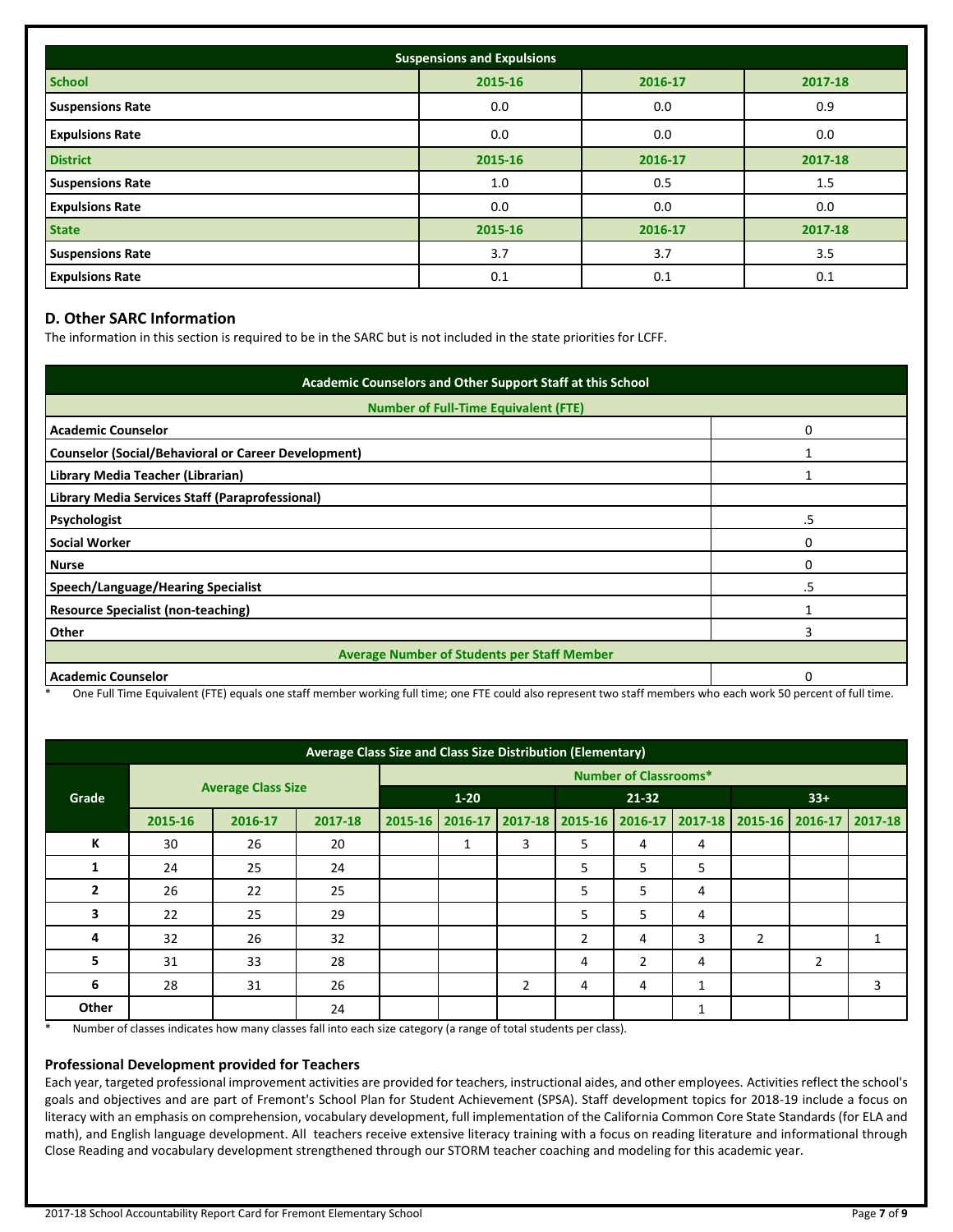Staff Development topics are detailed more fully below and include:

1. Common Core Standards-Based planning for instruction, learning and assessment

2. Close Reading Phases 1-3

- 3. Visible Learning based on John Hattie, Dr. Douglas Fisher, Nancy Frey, and Dr. Olivia Amador
- 4. English Language Development (integrated vs Designated ELD) and New ELD Generation Standards.
- 5. Coaching Cycles (for Academic Coaches)
- 6. Teaching to the Math standards
- 7. 8 Mathematical Practices-How to apply them in your classroom?
- 8. Write Up a STORM through Wilda Storm and Scott Woodward (focus on vocabulary development)
- 9. Professional development delivered through grade level sessions during regular work days with release time for classroom teachers.

\*Teachers are supported during implementation by the site's Instructional Coach and STORM coach.

\*\*Small group instruction based on our site's Problem of Practice driven by school-wide diagnostic assessment data, such as the BPST.

| FY 2016-17 Teacher and Administrative Salaries |                                  |                                                                  |  |  |  |
|------------------------------------------------|----------------------------------|------------------------------------------------------------------|--|--|--|
| <b>Category</b>                                | <b>District</b><br><b>Amount</b> | <b>State Average for</b><br><b>Districts In Same</b><br>Category |  |  |  |
| <b>Beginning Teacher Salary</b>                | \$44,149                         | \$50,084                                                         |  |  |  |
| <b>Mid-Range Teacher Salary</b>                | \$71,785                         | \$80,256                                                         |  |  |  |
| <b>Highest Teacher Salary</b>                  | \$100,035                        | \$100,154                                                        |  |  |  |
| <b>Average Principal Salary (ES)</b>           | \$117,416                        | \$125,899                                                        |  |  |  |
| <b>Average Principal Salary (MS)</b>           | \$0                              | \$130,255                                                        |  |  |  |
| <b>Average Principal Salary (HS)</b>           | \$0                              | \$128,660                                                        |  |  |  |
| <b>Superintendent Salary</b>                   | \$195,000                        | \$222,447                                                        |  |  |  |
| <b>Percent of District Budget</b>              |                                  |                                                                  |  |  |  |
| <b>Teacher Salaries</b>                        | 32.0                             | 37.0                                                             |  |  |  |
| <b>Administrative Salaries</b>                 | 5.0                              | 5.0                                                              |  |  |  |

| FY 2016-17 Expenditures Per Pupil and School Site Teacher Salaries |                               |                   |                     |                                 |  |  |
|--------------------------------------------------------------------|-------------------------------|-------------------|---------------------|---------------------------------|--|--|
| <b>Level</b>                                                       | <b>Expenditures Per Pupil</b> | <b>Average</b>    |                     |                                 |  |  |
|                                                                    | <b>Total</b>                  | <b>Restricted</b> | <b>Unrestricted</b> | <b>Teacher</b><br><b>Salary</b> |  |  |
| <b>School Site</b>                                                 | \$4,468                       | \$803             | \$3,665             | \$66,268                        |  |  |
| <b>District</b>                                                    |                               |                   | \$5,459             | \$71,625                        |  |  |
| <b>State</b>                                                       |                               |                   | \$7,125             | \$80,910                        |  |  |
| <b>Percent Difference: School Site/District</b>                    |                               |                   | $-32.9$             | 2.2                             |  |  |
| Percent Difference: School Site/ State                             |                               |                   | $-21.9$             | $-6.4$                          |  |  |

Cells with  $\blacklozenge$  do not require data.

**The California Department of Education issued guidance to LEAs on August 1, 2018, regarding how to calculate school-level per-pupil expenditures that will be reported on 2018-19 report cards.**

For detailed information on salaries, see the CDE Certificated Salaries & Benefits webpage a[t www.cde.ca.gov/ds/fd/cs/.](http://www.cde.ca.gov/ds/fd/cs/)

#### **Types of Services Funded**

Fremont Elementary has upgraded their technology by providing one to one student devices in grades K-6, including our Special Day Classrooms.. This is a way to help our technology system be compatible with our Common Core Standards Based requirements. All school classrooms have been upgraded with new color printers. Three carts on wheels are still available to support any grade level. Counseling services are funded by Fremont to provide socioemotional support to our students and families. Counseling services continue to serve several of our students, whom on a daily basis struggle with traumas, and other emotional needs, which include low self-esteem. Parents also receive additional supports via community resources, depending on the need. Counselor make referrals outside of school as needed. Our school staff, including administration make family referrals to our Family Resource Centers, currently situated at Alisal Community School, Martin Luther King Jr. School, and Frank Paul Elementary. Most recently, Fremont has been provided with a site Parent Education Specialist; from Tuesdays-Thursdays, 2-4 p.m. Our school psychologist also make referrals to our Monterey County Behavioral Health Department as needed. We have two, Intervention teachers being funded through our Title 1 monies; these two teachers work with our K-3rd grade classes; while an additional Intervention Teacher for grades 4-6 was funded by the district. The goal is for the intervention teachers to support homeroom teachers with targeted, intentional, data-driven, daily, push, in small group intervention, where the homeroom teacher is the lead in addressing the need for the development of a strong reading foundation for all of our students to be able to access grade level text complexity, while also developing their vocabulary.

Write Up a STORM is a consultant funded by Fremont to provide direct professional development and coaching to teachers in the areas of Writing and English Language Development through students' vocabulary development and Close Reading. Our STORM Coach provides direct services to students when modeling lessons for teachers. He work with teachers on a monthly basis to monitor and review data, and make adjustments to instruction to ensure student learning goals are met. Lexia Core 5 after school support services are made available to students needing additional intervention support. Teachers work with a group of no more than 6 students, three times a week, for an hour. Additional intervention services are available via our ASES program, which is our 3 hour after school program that focuses on homework and academic support via intervention on English language arts and math, as well as enrichment services via our District Music partnership, art, and STEAM. One hundred students are part of our ASES program. The school also counts with two AmeriCorp tutors that provide direct, 1:1 support to students needing an extra push to reach grade level reading proficiency.

Fremont also funds an additional dance program after school, opened for all interested students. Girls, Inc. also provides a series of workshops for our 4th and 5th grade girls and their mothers to explore their feelings, values and expectations. These series provides participants the opportunity to practice decision making and problem solving skills; opportunities to learn about open communication; provides factual information about the changes girls may experience during puberty; and helps parents to answer questions about sexual behavior and puberty without embarrassment. Similarly, Fremont also funds Reading is Fundamental (RIF), by purchasing books for all of our students to take home, free of charge to students/families! The idea is for students to be able to have access to age-appropriate books to take home and own to create a continuous focus on reading. This program relies on a fundamental truth: If you provide children choice and access, they will become more engaged readers and learners!